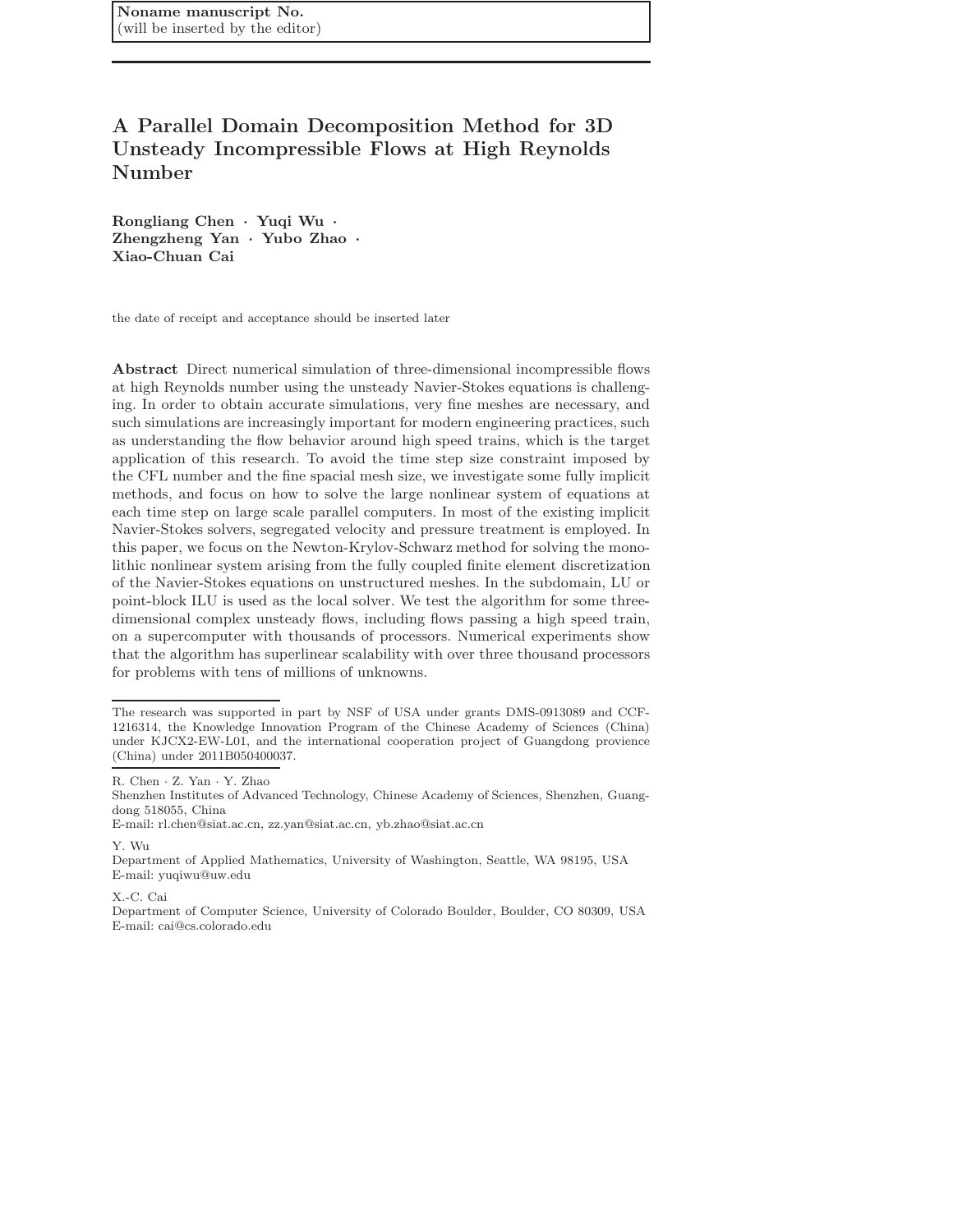**Keywords** Three-dimensional unsteady incompressible flows  $\cdot$  direct numerical  $s$ imulation · parallel computing · fully implicit · domain decomposition

Mathematics Subject Classification (2000) 76D05 · 76F65 · 65M55 · 65Y05

## 1 Introduction

Because of the advancement of supercomputing, parallel computational fluid dynamics has become an enabling technology supporting a wide range of applications in science and engineering. For example, simulations of flow around an object with a complicated shape are particularly useful in aerodynamic vehicle design. Many engineering and atmospheric flows are turbulent, and understanding the behavior of the flows is of great practical importance. Roughly speaking, turbulence simulation methodologies can be classified into Reynolds-averaged Navier-Stokes approaches (RANS), large-eddy simulation (LES), and direct numerical simulation (DNS). RANS is based on the Reynolds decomposition of the flow variables into their time-averaged and fluctuating quantities. We refer interested readers to [\[1\]](#page-15-0) for details. LES is intermediate between RANS and DNS, which ignores the small turbulent scales and computes the dynamics of the large scales [\[26\]](#page-16-0). LES was the most popular technique for the turbulence simulations in the last few decades [\[13,](#page-15-1) [18,](#page-16-1) [22\]](#page-16-2). DNS is the most accurate method for the numerical simulation of turbulent flows, and is also the most expensive one in terms of the computational cost. In DNS, the Navier-Stokes equations are numerically solved without any turbulence model, which means that the momentum equation of the Navier-Stokes equations must be exactly solved. DNS is an useful tool in fundamental research on turbulence, and using DNS it is possible to perform certain "experiments" that are difficult or sometimes impossible to obtain in actual experiments. Some reviews about the DNS can be found in the references  $[2, 12, 19]$  $[2, 12, 19]$  $[2, 12, 19]$ . In this study, we focus on studying 3D incompressible flows around complex bodies. A key motivation for the current work is to simulate unsteady realistic flow around a high speed train. Because of the lack of parallel scalability, commercial CFD software packages can only be used when the mesh is not too fine, and thus don't offer sufficient accuracy.

In DNS, in order to obtain sufficiently accurate solutions, small spatial scales of the complex flows must be resolved by the computational mesh, thus the computation is usually very demanding, requiring large scale parallel computers for their memory capacity and processing speed. It is clear by now that the increase of computing power is no longer from faster processors, but from the increase of the number of processors. This makes the scalability of the algorithm more important than ever. Many researchers have studied parallel algorithms for DNS. For examples, Yokokawa et al. [\[29\]](#page-16-4) studied DNS of incompressible turbulence flows with the Fourier spectral method using over 4000 processors; Chen [\[9\]](#page-15-4) studied DNS of chemistry turbulence on a Petascale supercomputer using a finite difference method for the spatial discretization and an explicit Runge-Kutta method for the temporal discretization; Rahimian et al. [\[23\]](#page-16-5) studied DNS of blood flows using nearly 200 thousand processor cores with over 90 billion unknowns.

In this work, we present a Newton-Krylov-Schwarz (NKS) based parallel implicit solver for the unsteady incompressible Navier-Stokes equations. NKS is a general purpose parallel solver for nonlinear systems and has been widely used to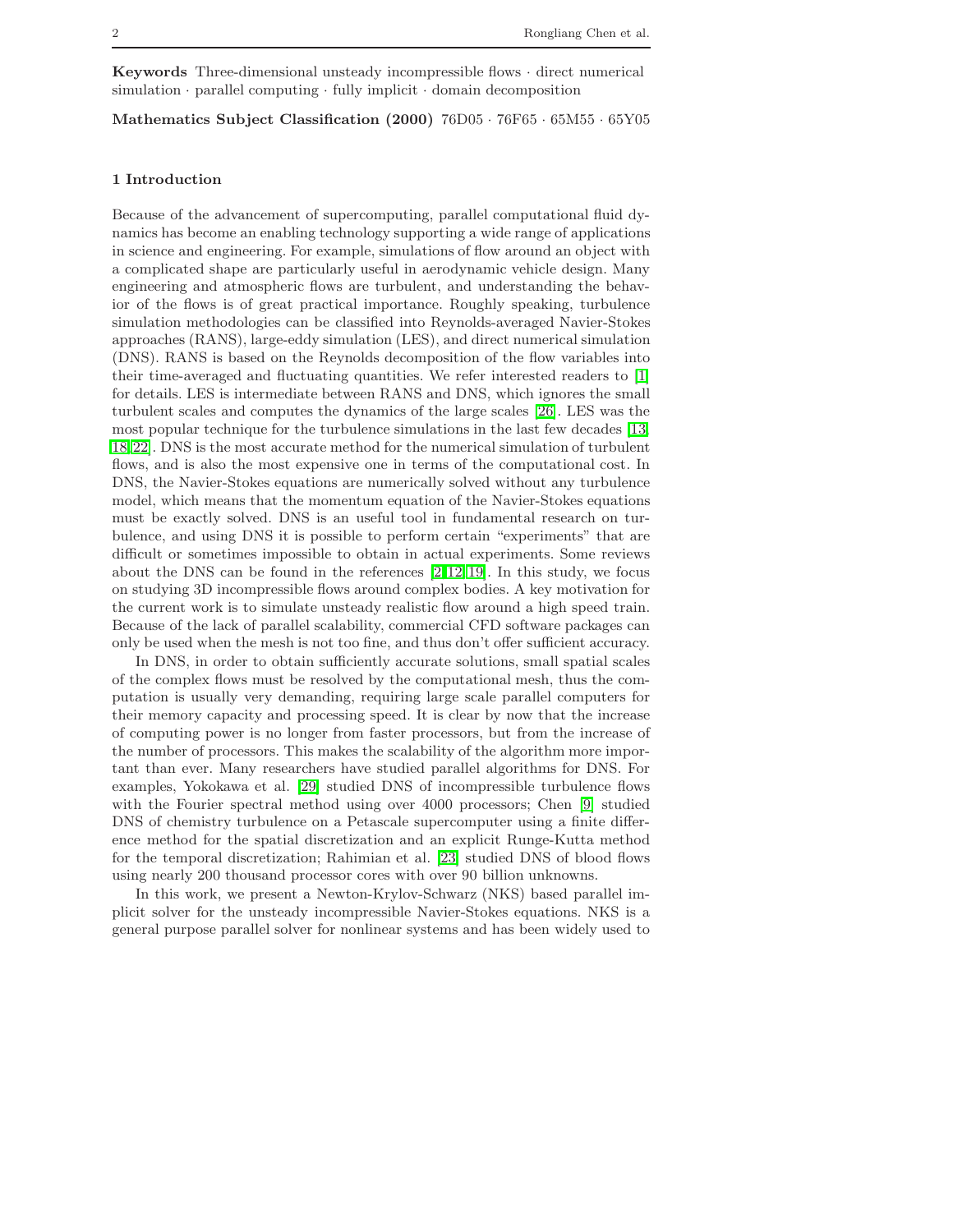solve different kind of nonlinear problems; see e.g., [\[6,](#page-15-5) [14,](#page-15-6)[15,](#page-16-6) [20\]](#page-16-7). Our algorithm begins with a discretization of the incompressible unsteady Navier-Stokes equations on an unstructured tetrahedron mesh with a stabilized finite element method in space and a fully implicit backward difference scheme in time. At each time step, an inexact Newton method is employed to solve the discretized large sparse nonlinear system and in the Newton steps, a domain decomposition preconditioned Krylov method is used to solve the Jacobian system which is constructed analytically in order to obtain the desired performance. The most important component of the solver is the monolithic Schwarz preconditioner that keeps the strong coupling of the velocity and pressure variables at each mesh point throughout the entire algorithm.

The rest of the paper is organized as follows. In Section 2, we briefly introduce the governing equations, and the discretization of the governing equations is discussed in Section 3. In Section 4, the Newton-Krylov-Schwarz algorithm is introduced, and some numerical results are presented in Section 5. Some concluding remarks are given in Section 6.

#### 2 Governing equations

The Navier-Stokes equations are the fundamental governing equations that describe the flow of a viscous fluid. In this paper, the incompressible unsteady Navier-Stokes equations are used to model the flow. Let  $\Omega \subset R^3$  be the spatial domain of interest bounded by the boundary  $\Gamma = \Gamma_{inlet} \cup \Gamma_{wall} \cup \Gamma_{outlet}$ . The equations read as, in the vector form:

$$
\rho \left( \frac{\partial \mathbf{u}}{\partial t} + \mathbf{u} \cdot \nabla \mathbf{u} \right) - \nabla \cdot \sigma = \mathbf{f} \text{ in } \Omega,
$$
  

$$
\nabla \cdot \mathbf{u} = 0 \text{ in } \Omega,
$$
 (1)

<span id="page-2-0"></span>where **u** is the velocity,  $\sigma = -p\mathbf{I} + \mu(\nabla \mathbf{u} + (\nabla \mathbf{u})^T)$  is the Cauchy stress tensor, p is the pressure,  $\rho$  is the fluid density,  $\mu$  is the dynamic viscosity, and **f** represents the body force or the source term. A given velocity profile g is chosen on the inlet boundary  $\Gamma_{inlet}$ , no-slip boundary conditions are used on the wall  $\Gamma_{wall}$  and on the outlet boundary  $\Gamma_{outlet}$  the stress-free boundary conditions are imposed:

$$
\mathbf{u} = \mathbf{g} \quad \text{on} \quad \Gamma_{inlet},
$$
  

$$
\mathbf{u} = \mathbf{0} \quad \text{on} \quad \Gamma_{wall},
$$
  

$$
\sigma \cdot \mathbf{n} = \mathbf{0} \quad \text{on} \quad \Gamma_{outlet},
$$
 (2)

where n is the outward unit normal vector on the domain boundary. The initial condition for the velocity is specified as:

$$
\mathbf{u} = \mathbf{u_0} \quad \text{in} \quad \Omega \quad \text{at} \quad t = 0. \tag{3}
$$

Here  $u_0$  is a given function.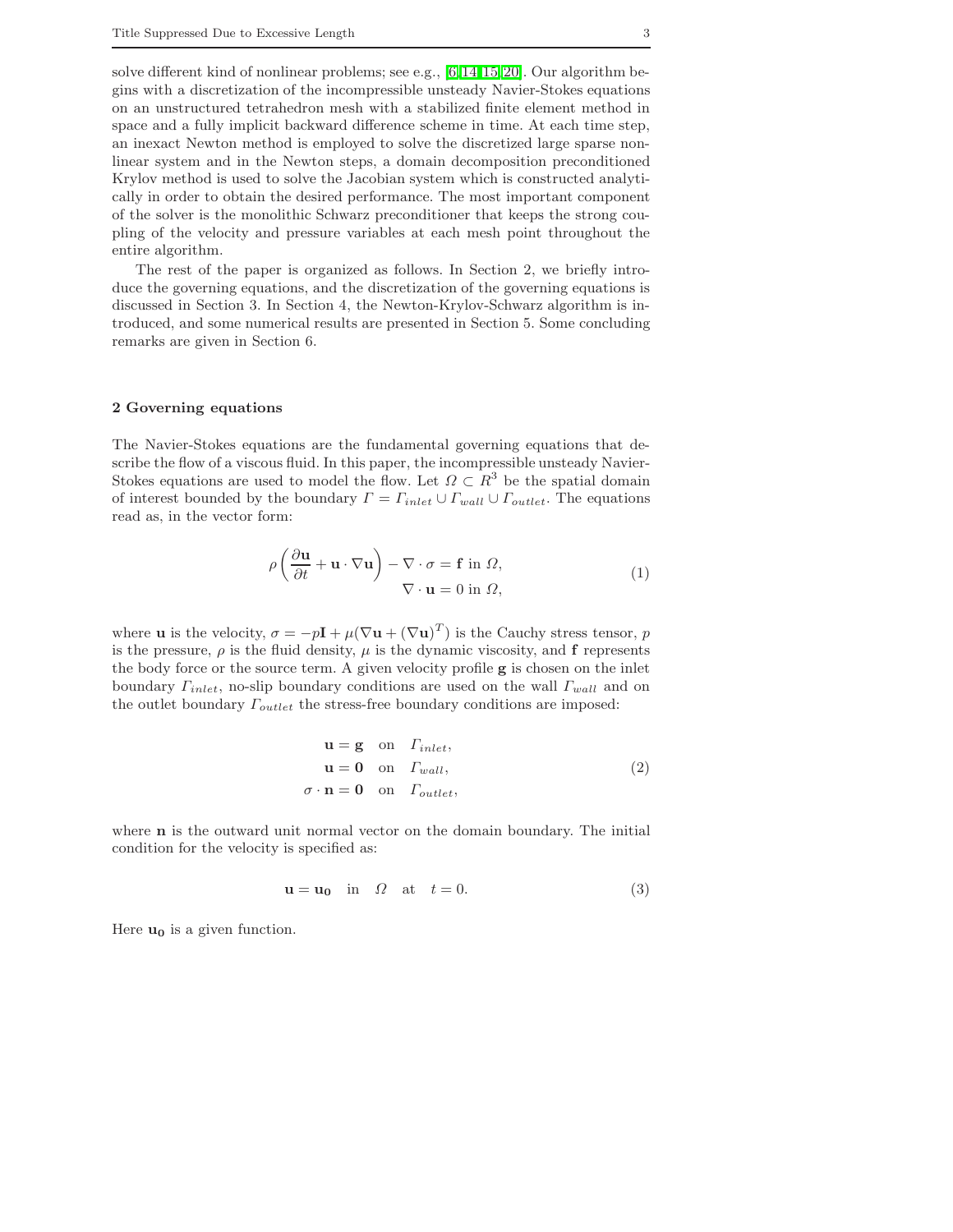# 3 Fully-implicit finite element discretization

We use a  $P1-P1$  finite element method to discretize the Navier-Stokes equations [\(1\)](#page-2-0) in the spatial domain. To describe the finite element method, we first define the trial and weighting function spaces as

$$
\mathcal{U} = {\mathbf{u}(\cdot, t) | \mathbf{u}(\cdot, t) \in [H^1(\Omega)]^3, \mathbf{u}(\cdot, t) = \mathbf{g} \text{ on } \Gamma_{inlet}},
$$
  
\n
$$
\mathcal{U}_0 = {\mathbf{u}(\cdot, t) | \mathbf{u}(\cdot, t) \in [H^1(\Omega)]^3, \mathbf{u}(\cdot, t) = \mathbf{0} \text{ on } \Gamma_{inlet} \cup \Gamma_{wall}},
$$
  
\n
$$
\mathcal{P} = {p(\cdot, t) | p(\cdot, t) \in L^2(\Omega)}.
$$

<span id="page-3-0"></span>Then, the weak form of the Navier-Stokes equations takes the form: Find  $\mathbf{u} \in \mathcal{U}$ ,  $p \in \mathcal{P}$  such that

$$
\rho \int_{\Omega} \frac{\partial \mathbf{u}}{\partial t} \cdot \Phi d\Omega + \mu \int_{\Omega} \nabla \mathbf{u} \cdot \nabla \Phi d\Omega + \rho \int_{\Omega} (\mathbf{u} \cdot \nabla) \mathbf{u} \cdot \Phi d\Omega \n- \int_{\Omega} p \nabla \cdot \Phi d\Omega + \int_{\Omega} (\nabla \cdot \mathbf{u}) \varphi d\Omega = \int_{\Omega} \mathbf{f} \cdot \Phi d\Omega,
$$
\n(4)

holds for all  $\Phi \in \mathcal{U}_0$  and  $\varphi \in \mathcal{P}$ .

The finite element discretization begins with meshing the computational domain with an unstructured tetrahedral mesh  $\mathcal{T}^h = \{K\}$ . The finite dimensional trial and weighting spaces can then be established as

$$
\mathcal{U}^{h} = \{ \mathbf{u}^{h}(\cdot, t) \mid \mathbf{u}^{h}(\cdot, t) = \sum_{i=1}^{N_{u}} \Phi_{i}^{h} \mathbf{u}_{i}^{h}(\cdot, t), \quad \mathbf{u}^{h}(\cdot, t) = \mathbf{g} \text{ on } \Gamma_{inlet} \},
$$
  

$$
\mathcal{U}_{0}^{h} = \{ \mathbf{u}^{h}(\cdot, t) \mid \mathbf{u}^{h}(\cdot, t) = \sum_{i=1}^{N_{u}} \Phi_{i}^{h} \mathbf{u}_{i}^{h}(\cdot, t), \quad \mathbf{u}^{h}(\cdot, t) = \mathbf{0} \text{ on } \Gamma_{inlet} \cup \Gamma_{wall} \},
$$
  

$$
\mathcal{P}^{h} = \{ p^{h}(\cdot, t) \mid p^{h}(\cdot, t) = \sum_{i=1}^{N_{p}} \varphi_{i}^{h} p_{i}^{h}(\cdot, t) \},
$$

where  $\mathbf{u}_i^h \in R^3$ ,  $p_i^h \in R$  are the nodal values of the velocity and pressure functions.  $N_u$  and  $N_p$  are the number of nodes for velocity and pressure, respectively. Each of the three components of  $\Phi_i^h$  and  $\varphi_i^h$  are the basis functions which are piecewise linear functions. Since the  $P1 - P1$  element does not satisfy the Ladyzenskaja-Babuska-Brezzi (LBB) condition, we need to add suitable stabilization terms to fulfill the LBB condition. For this purpose, we employ the stabilization technique introduced in publications [\[5,](#page-15-7) [11\]](#page-15-8). The semi-discrete stabilized finite element for-mulation of [\(4\)](#page-3-0) is given as follows: Find  $\mathbf{u}^h \in \mathcal{U}^h$ ,  $p \in \mathcal{P}^h$  such that

<span id="page-3-1"></span>
$$
\rho \int_{\Omega} \frac{\partial \mathbf{u}^{h}}{\partial t} \cdot \Phi^{h} d\Omega + \mu \int_{\Omega} \nabla \mathbf{u}^{h} \cdot \nabla \Phi^{h} d\Omega + \rho \int_{\Omega} (\mathbf{u}^{h} \cdot \nabla) \mathbf{u}^{h} \cdot \Phi^{h} d\Omega
$$

$$
- \int_{\Omega} p^{h} \nabla \cdot \Phi^{h} d\Omega + \int_{\Omega} (\nabla \cdot \mathbf{u}^{h}) \varphi^{h} d\Omega + \sum_{K \in \mathcal{T}^{h}} \left( \nabla \cdot \mathbf{u}^{h}, \tau_{c} \nabla \cdot \Phi^{h} \right)_{K}
$$

$$
\sum_{K \in \mathcal{T}^{h}} \left( \frac{\partial \mathbf{u}^{h}}{\partial t} + (\mathbf{u}^{h} \cdot \nabla) \mathbf{u}^{h} + \nabla p^{h}, \tau_{m} (\mathbf{u}^{h} \cdot \nabla \Phi^{h} + \nabla \varphi^{h}) \right)_{K}
$$

$$
= \int_{\Omega} \mathbf{f} \cdot \Phi^{h} d\Omega + \sum_{K \in \mathcal{T}^{h}} \left( \mathbf{f}, \tau_{m} (\mathbf{u}^{h} \cdot \nabla \Phi^{h} + \nabla \varphi^{h}) \right)_{K}, \tag{5}
$$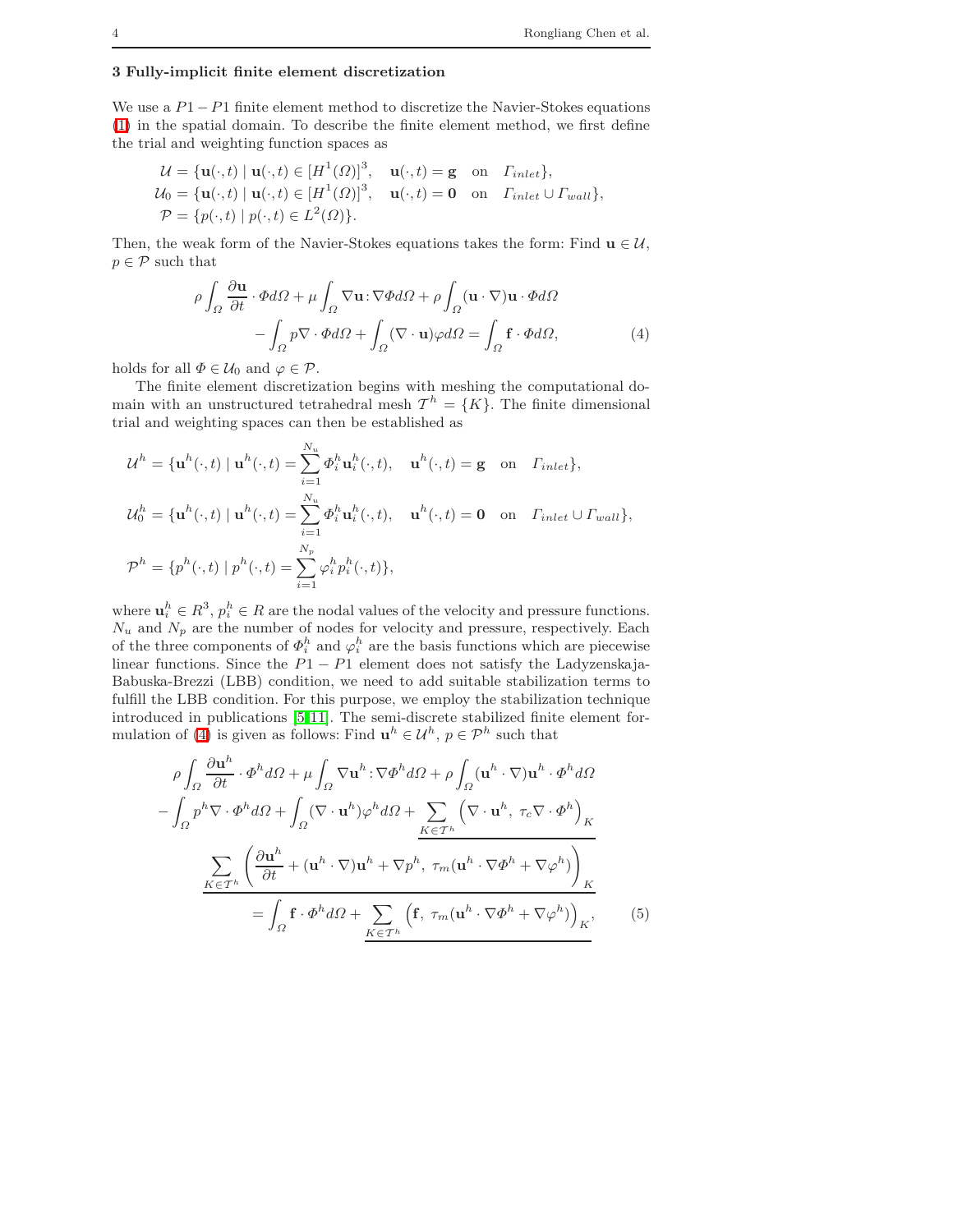holds for all  $\Phi^h \in \mathcal{U}_0^h$  and  $\varphi^h \in \mathcal{P}^h$ . The underlined terms are the stabilization terms where the parameters  $\tau_c$  and  $\tau_m$  are defined as follows:

$$
\tau_m = \left(\sqrt{\frac{4}{\Delta t^2} + (\mathbf{u} \cdot G\mathbf{u}) + 36\left(\frac{\mu}{\rho}\right)^2 G : G}\right)^{-1}
$$

$$
\tau_c = \frac{1}{8\tau_m tr(G)}.
$$

Here  $G_{ij} = \sum_{k=1}^{3} \frac{\partial \xi_k}{\partial x_i} \frac{\partial \xi_k}{\partial x_j}$  is the covariant metric tensor and  $\frac{\partial \xi}{\partial x}$  represents the Jacobian of the mapping between the reference and the physical element.

We use an implicit backward finite difference formula with a fixed time step size,  $\Delta t$ , to discretize [\(5\)](#page-3-1) in time. For a given semi-discretized system

$$
\frac{dx}{dt} = L(x),
$$

the formula is defined as

$$
\frac{x^n - x^{n-1}}{\Delta t} = L(x^n).
$$

At the  $n^{th}$  time step, we need to solve a nonlinear system

<span id="page-4-0"></span>
$$
\mathbf{F}^n(X^n) = \mathbf{0},\tag{6}
$$

,

with the initial guess  $X^{n-1}$  (the solution of the  $(n-1)^{th}$  time step), to obtain the solution of the  $n^{th}$  time step  $X^n$ , which is the nodal values of the velocity and pressure. The ordering of the nodal values and the corresponding nonlinear functions is not important for the accuracy of the solution, but is very important for the convergence of the algebraic solver and also the performance of the solver in terms of the computing time. In most existing approaches, the field-by-field ordering is often used, as a result, the Jacobian of the nonlinear system has a saddle point structure, which plays a key role in the design of the iterative method and its preconditioner. We do not use the field-by-field ordering. We order the variables and functions element by element and in each element, the variables are ordered node by node. This ordering helps constructing the point-block incomplete LU factorization that is more stable than the classical pointwise ILU, and also improving the cache performance and the parallel efficiency in load and communication balance.

## 4 Monolithic Newton-Krylov-Schwarz algorithm

In most Navier-Stokes solvers, such as the projection methods, the operator is split into the velocity component and pressure component, and the algorithm takes the form of a nonlinear Gauss-Seidel iteration with two large blocks. In the monolithic approach that we consider in this paper, the velocity and pressure variables of a grid point stay together throughout the computation. In this approach, the two critical ingredients are the monolithic Schwarz preconditioner, and the point-block ILU based subdomain solver.

The nonlinear system [\(6\)](#page-4-0) is solved by a Newton-Krylov-Schwarz method which uses an inexact Newton method [\[10\]](#page-15-9) as the nonlinear solver, a Krylov subspace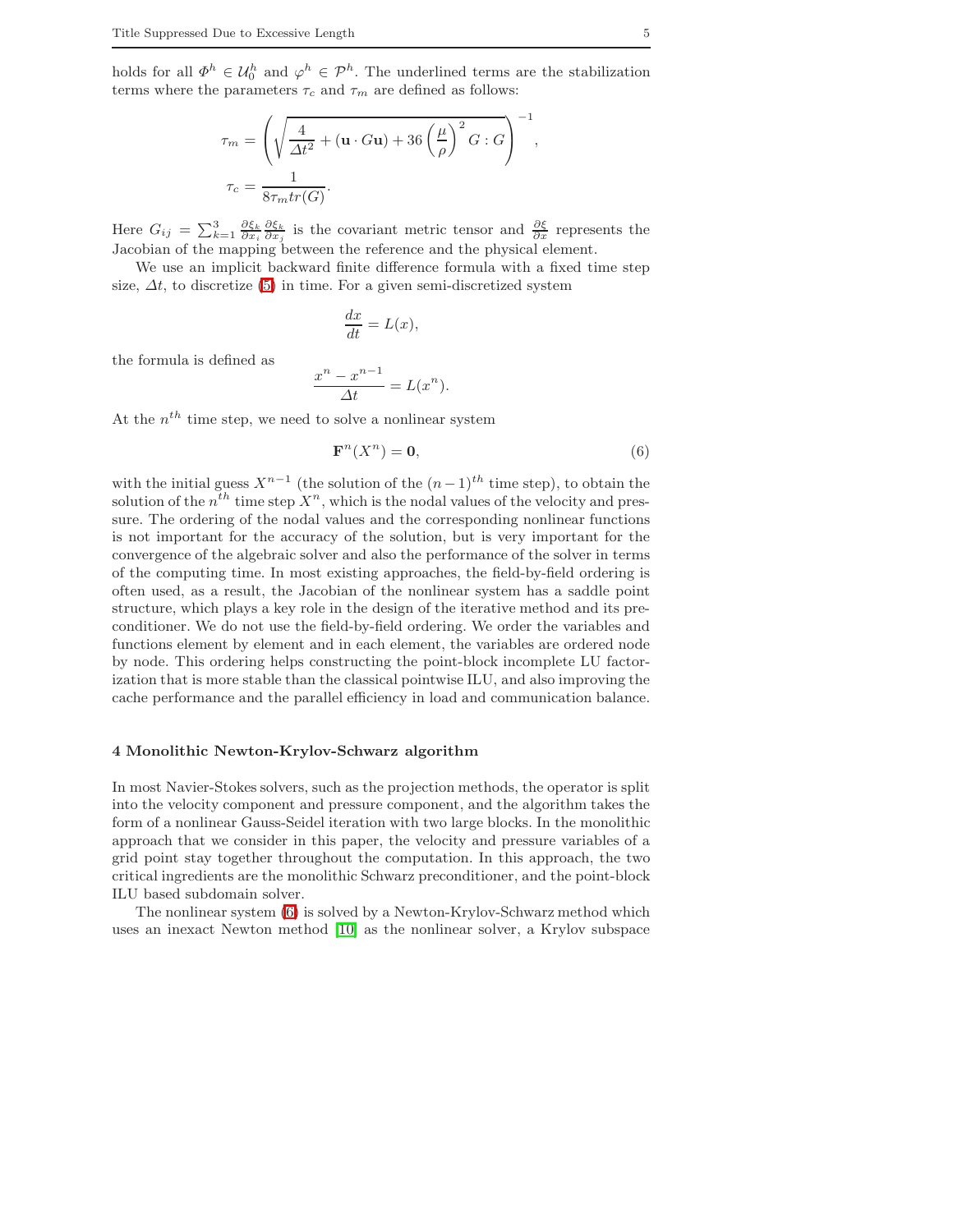method (GMRES) [\[25\]](#page-16-8) as the linear solver at each Newton step, and an overlapping Schwarz method [\[7\]](#page-15-10) as the preconditioner. The framework of the Newton-Krylov-Schwarz method reads as

Algorithm NKS

Step 1. Use the solution of the previous time step as

the initial guess  $\mathbf{X}_0^n = \mathbf{X}^{n-1}$ 

Step 2. For  $k = 0, 1, \cdots$  until convergence

- Construct the complete Jacobian matrix  $J_k^n$
- Solve the following right-preconditioned Jacobian system

inexactly by a Krylov subspace method

$$
\mathbf{J}_{k}^{n}(\mathbf{M}_{k}^{n})^{-1}\mathbf{M}_{k}^{n}\mathbf{S}_{k}^{n} = -\mathbf{F}^{n}(\mathbf{X}_{k}^{n})
$$
\n(7)

• Do a cubic line search to find a step length  $\tau_k^n$ 

• Set 
$$
\mathbf{X}_{k+1}^n = \mathbf{X}_k^n + \tau_k^n \mathbf{S}_k^n
$$

<span id="page-5-0"></span>Here  $J_k^n$  is the full Jacobian of  $F^n(X)$  at point  $X_k^n$ , including the stabilization terms,  $\mathbf{M}_{k}^{n}$  is an additive Schwarz preconditioner to be introduced shortly. The inexactness mentioned in Step 2 means that the accuracy of the solution to the Jacobian system [\(7\)](#page-5-0) is in the sense of

$$
\| \mathbf{J}_{k}^{n}(\mathbf{M}_{k}^{n})^{-1}\mathbf{M}_{k}^{n}\mathbf{S}_{k}^{n} + \mathbf{F}^{n}(\mathbf{X}_{k}^{n}) \| \leq \eta_{k}^{n} \| \mathbf{F}^{n}(\mathbf{X}_{k}^{n}) \|,
$$
 (8)

where  $\eta_k^n$  is the relative tolerance for the linear solver. For simplicity, we ignore the scripts  $n$  and  $k$  for the rest of the paper.

In NKS, the most difficult and time-consuming step is the solution of the large, sparse, and nonsymmetric Jacobian system [\(7\)](#page-5-0) by a preconditioned GM-RES method. In the Jacobian solver, the most important component is the preconditioner; without which GMRES method doesn't converge or converges very slowly, and a good choice of preconditioner accelerates the convergence significantly. Let  $n_p$  be the number of processors of the parallel machine. In this paper, we use an overlapping restricted additive Schwarz preconditioner [\[7\]](#page-15-10), where we first partition the computational domain  $\Omega$  into  $n_p$  nonoverlapping subdomains  $\Omega_l$  ( $l = 1, \dots, n_p$ ) and then extend each subdomain  $\Omega_l$  to an overlapping subdomain  $\Omega_l^{\delta}$  by including  $\delta$  layers of elements belonging to its neighbors. In each overlapping subdomain, we define a local Jacobian matrix  $J_l$  which is the restriction of the global Jacobian matrix **J** to  $\Omega_l^{\delta}$  with the restriction operator  $R_l^{\delta}$ .  $R_l^{\delta}$ is a matrix which maps the global vector of unknowns to those belonging to  $\Omega_l^{\delta}$ by simply extracting the unknowns that lie inside the subdomain. In practice,  $J_l$ is obtained by taking the derivatives of the discretized Navier-Stokes equations [\(1\)](#page-2-0) in  $\Omega_l^{\delta}$  with homogeneous Dirichlet boundary conditions in the interior of  $\Omega$ , and the physical boundary conditions on  $\partial\Omega$ . The restricted additive Schwarz preconditioner is defined as the summation of the local preconditioners  $B_l^{-1}$  of  $J_l$ :

$$
\mathbf{M}_{RAS} = \sum_{l=1}^{n_p} (R_l^0)^T \mathbf{B}_l^{-1} R_l^{\delta},\tag{9}
$$

where the restriction operator  $R_l^0$  is defined as the restriction to the unknowns in the non-overlapping subdomain  $\Omega_l$ . In practice, we only need the application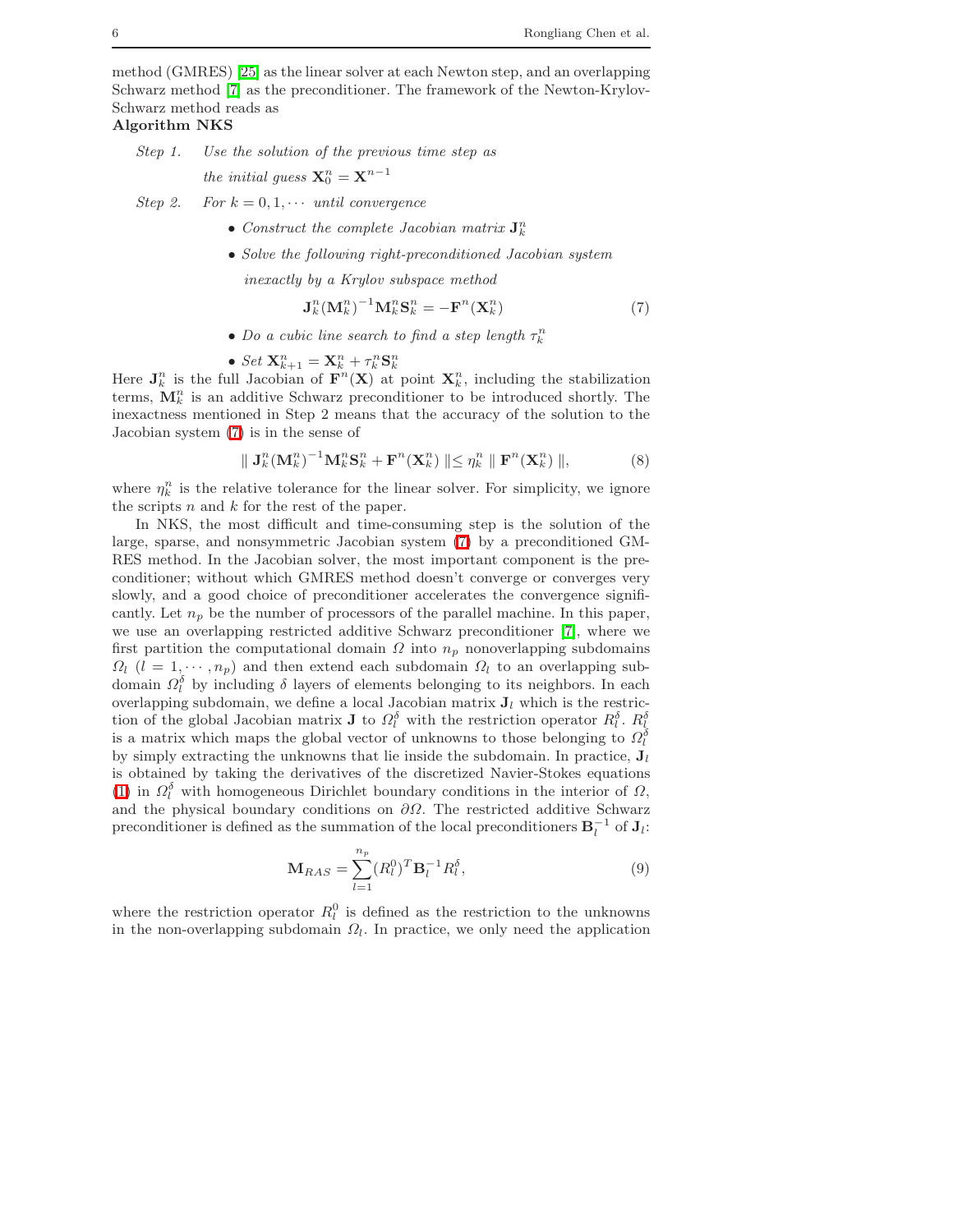of  $B_l^{-1}$  to a given vector, which can be obtained by solving a subdomain linear system. Since  $\mathbf{B}_l^{-1}$  is used as a preconditioner here, the subdomain linear system can be solved exactly or approximately. Both approaches are studied in this paper. LU factorization is computationally expensive and requires large memory resources when the local matrix  $J_l$  is large. An economical alternative is the incomplete LU factorization (ILU) [\[8,](#page-15-11) [24\]](#page-16-9) which reduces the computation by dropping some fill-in elements in predetermined nondiagonal positions that are generated during the factorization process. In this paper, we use a point-block ILU as the local preconditioner, where we group all physical components associated with a mesh point as a block and always perform an exact LU factorization for this small block, in addition, the velocity and pressure variables associated with a given mesh point is either kept or dropped together. The effectiveness and the computational cost of the subdomain preconditioner depend on the number of elements dropped.

#### 5 Numerical experiments

In this section, we report some numerical results of the proposed algorithm. Our solver is implemented on top of the Portable Extensible Toolkit for Scientific computation (PETSc) [\[3\]](#page-15-12). Even though, most components of our discretization scheme have been studied by others, but the overall finite element scheme is new. To test its correctness, we first simulation a flow around a cylinder. The second test case represents our target application. The unstructured tetrahedral meshes for the first test case are generated with CUBIT [\[21\]](#page-16-10) from Sandia National Laboratory and the geometry of the second test case is generated with AutoCAD and meshed by using ANSYS. The mesh partitions for the additive Schwarz preconditioner are obtained with ParMETIS [\[17\]](#page-16-11) of University of Minnesota. The results showed in this section are obtained on the Dell PowerEdge C6100 Cluster at the University of Colorado Boulder. The stopping conditions for the nonlinear and linear solver are that when the residuals of the nonlinear and linear equations are reduced by a factor of  $10^{-12}$  and  $10^{-6}$ , respectively.

In the simulations, a very important parameter is the Reynolds number  $(Re)$ which is a dimensionless number that determines the ratio of inertial forces to viscous forces. Usually, a low Reynolds number implies a laminar flow and a high Reynolds number corresponds to a turbulent flow. The Reynolds number is defined as

$$
Re = \frac{\rho \overline{\mathbf{u}}L}{\mu},\tag{10}
$$

where  $\overline{u}$  is the mean velocity of the object relative to the fluid. In this paper, we choose  $\overline{u}$  as the mean velocity at the inlet boundary. L is the characteristic length and it is the diameter of the obstacle in this paper.

#### 5.1 Benchmark problem

We first test the algorithm for a well-understood benchmark problem, flow around a cylinder, defined in  $[4, 27]$  $[4, 27]$ . The detailed geometry of the problem is shown in Fig. [1.](#page-7-0) As suggested in [\[27\]](#page-16-12), two important features of this flow are the drag and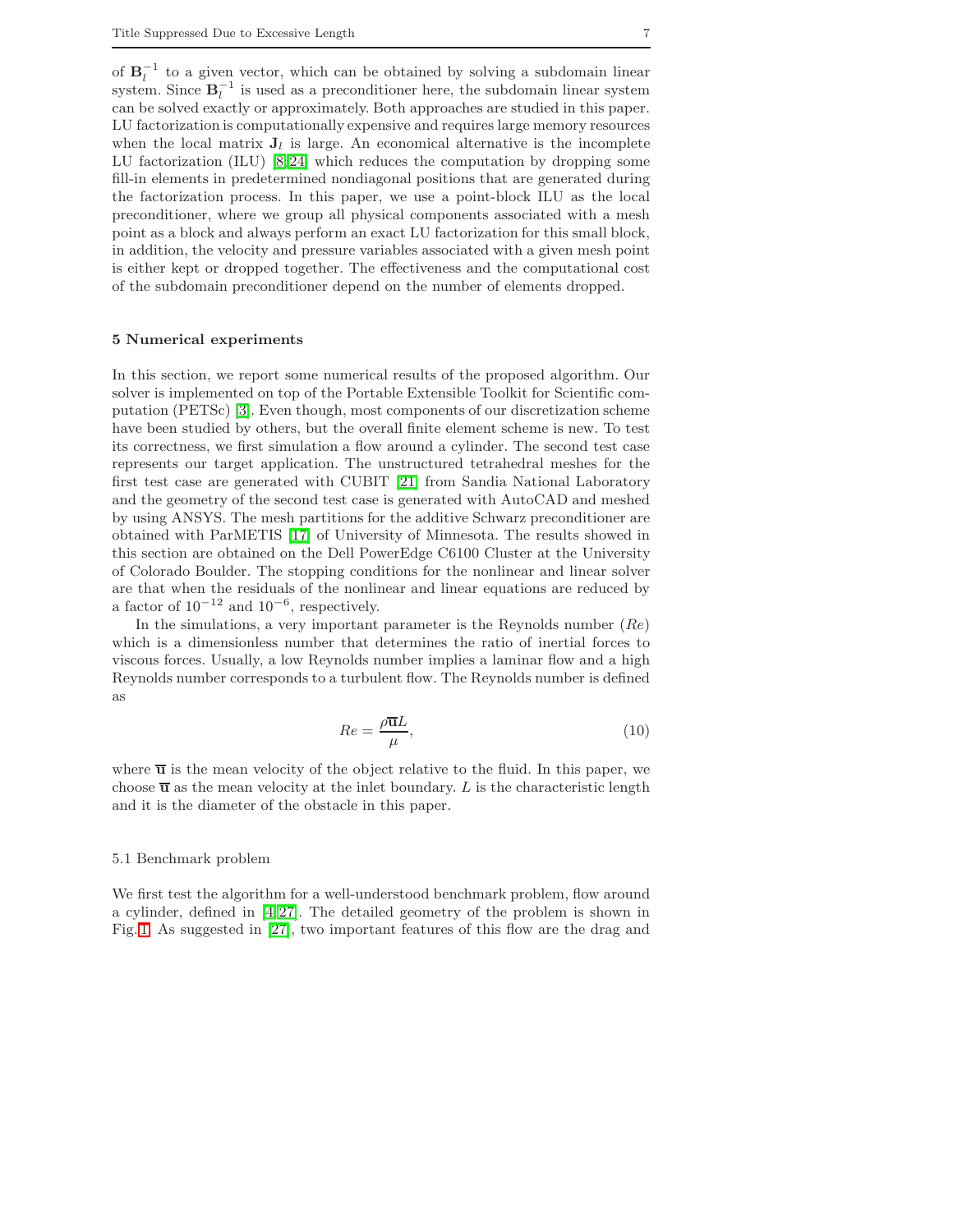

<span id="page-7-0"></span>Fig. 1 Flow passing a cylinder in a channel

the lift coefficient of the cylinder. The definitions of these two coefficients read as

$$
Drag = \frac{2F_d}{\rho U_m^2 DH} \text{ and } Lift = \frac{2F_l}{\rho U_m^2 DH},\tag{11}
$$

respectively, where  $F_d$  and  $F_l$  are defined as

$$
F_d = \int_S \left( \rho \mu \frac{\partial u_t}{\partial n} n_y - p n_x \right) dS \text{ and } F_l = -\int_S \left( \rho \mu \frac{\partial u_t}{\partial n} n_x - p n_y \right) dS. \quad (12)
$$

Here S is the surface of the cylinder,  $H = 0.41m$  is the height of the channel,  $D = 0.1m$  is the diameter of the cylinder,  $n_x$  and  $n_y$  are the normal vectors,  $u_t$  is the tangential velocity of **u** with  $t = (n_y, -n_x, 0)$  and  $U_m$  is the maximal inflow  $\mathbf{u}_{in} = (u_{in}, v_{in}, w_{in})$  ([\[27\]](#page-16-12)) with

$$
u_{in} = 36 \sin\left(\frac{\pi t}{8}\right) \frac{yz(H-y)(H-z)}{H^4}, \quad v_{in} = w_{in} = 0.
$$
 (13)

In this test case, the kinematic viscosity  $\mu = 10^{-3} m^2/s$  and the density  $\rho =$  $1kg/m<sup>3</sup>$ . The drag and lift coefficients of the cylinder are shown in Fig. [2.](#page-8-0) These results are obtained on a mesh with about  $1.6 \times 10^7$  elements (total degrees of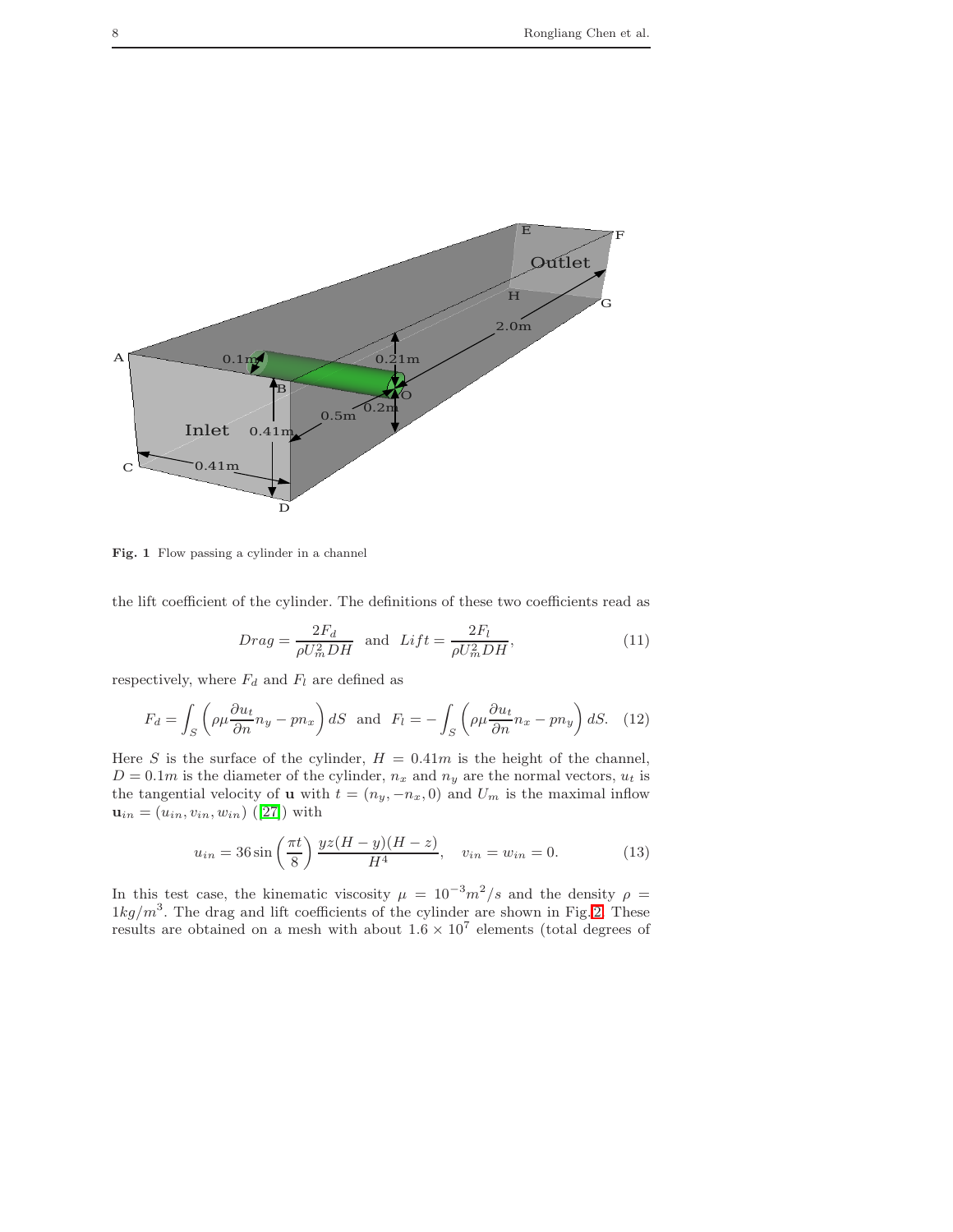

<span id="page-8-0"></span>Fig. 2 Drag coefficient (left) and lift coefficient (right) for the laminar flow.

<span id="page-8-1"></span>Table 1 Number of iterations and total compute time for a laminar flow on a mesh with  $1.6 \times 10^7$  elements (mesh size  $h \approx 0.001$ ) using different time step sizes. The computations are carried with 2400 processors.

| Λŧ.  | Newton | <b>GMRES</b> | Time  |
|------|--------|--------------|-------|
| 0.01 | 3.0    | 102.2        | 106.5 |
| 0.05 | 3.0    | 114.6        | 137.2 |
| 0.1  | 3.0    | 120.0        | 112.0 |
| 0.5  | 4.1    | 137.3        | 179.7 |
| 1.0  | 49     | 147.5        | 241.7 |

freedom  $DOF = 1.1 \times 10^7$  and a fixed time step  $\Delta t = 0.01s$  with the zero initial condition and zero body force. The maximal drag coefficient  $Drag_{max}$  = 3.2507, minimal lift coefficient  $Lift_{min} = -0.011427$  and maximal lift coefficient  $Lift_{max} = 0.002744$ . Another important parameter to compute is the difference of the pressure at the final time  $t = 8s$  between the front and back of the cylinder, and the value is −0.1131 in our test case and it agrees well with the results of [\[16,](#page-16-13) [27\]](#page-16-12).

We next study the numerical performance of the algorithm. Since we use a fully implicit method in which the time step size is no longer constrained by the Courant-Friedrichs-Lewy (CFL) condition, we can use very large time step size. Table [1](#page-8-1) shows the number of linear and nonlinear iterations and the compute time of the fully implicit method with respect to different time step sizes. From this table, we see that the algorithm is stable, and converges quite well with different time step size. The parallel performance of the algorithm is shown in Table [2.](#page-9-0) This table shows that when we increase the number of processors, the average number of Newton iterations (Newton) per time step does not change, the average number of GMRES iterations per Newton step (GMRES) increases reasonably, and the compute time per time step decreases quickly. The left figure of Fig. [3](#page-9-1) shows the speedup of the algorithm for this problem and it indicates that the algorithm has a superlinear speedup. The blue line refers to the linear speedup which means that the compute time is exactly halved when the number of processors is doubled, and the red line is the actual speedup of the algorithm. The right figure of Fig. [3](#page-9-1) is the average compute time per time step with respect to the number of processors. We note that the number of Newton iterations is small in the test cases. This is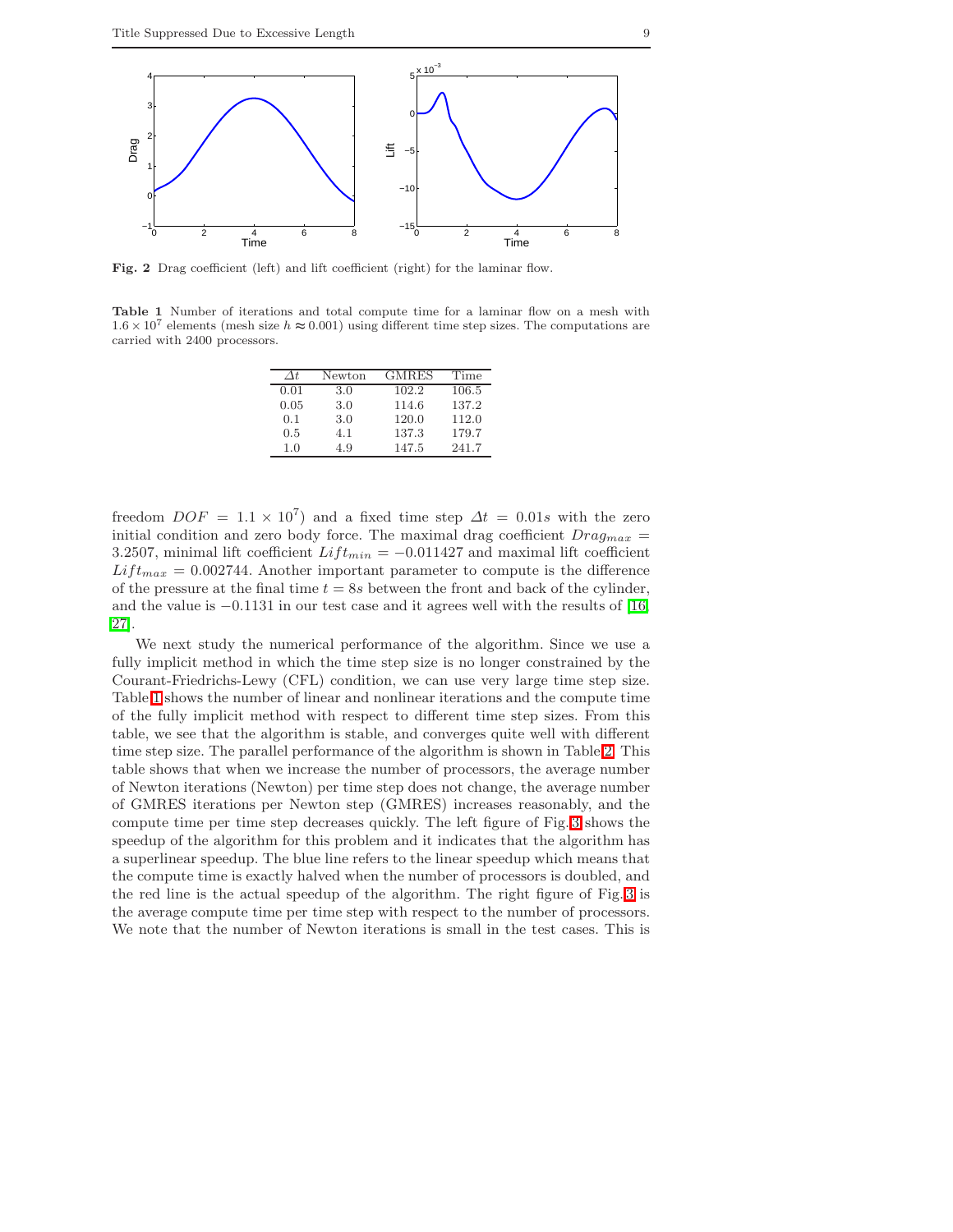<span id="page-9-0"></span>**Table 2** Parallel performance of the algorithm for the laminar flow simulation. Here  $DOF =$  $1.1 \times 10^7$  and  $Re = 20$ .

| $n_{n}$ | Newton | <b>GMRES</b> | Time  |
|---------|--------|--------------|-------|
| 1024    | 3.1    | 61.5         | 597.5 |
| 1536    | 3.1    | 66.6         | 272.0 |
| 2048    | 3.1    | 80.3         | 180.1 |
| 3072    | 3.1    | 105.4        | 101.6 |

because the full Jacobian is used in the algorithm. If the derivative with respect to some of the stabilization terms are dropped, the number of Newton iterations increases.



<span id="page-9-1"></span>Fig. 3 The speedup and the average compute time per time step (log-log scaled) for the flow passing a cylinder simulation. Here  $DOF = 1.1 \times 10^7$  and  $Re = 20$ .

#### 5.2 High speed train simulation

In this section, we study a flow passing a high speed train with a realistic train geometry, and a realistic Reynolds number. Many engineering and safety problems are being raised with the rapid development of high speed rail transportation. The wind conditions around a train body influence the stability of the train significantly. A thorough understanding of the wind around the train is extremely important in the shape design of the train, and also in the control of the train under different weather conditions, etc. The computation of this 3D problem is very demanding because of the large computational domain, the complexity of the geometry and the ill-conditionness of the discretized mathematical model.

A realistic three dimensional train model with two cars is considered in this paper. The geometry is created by AutoCAD and the flow domain is meshed by ANSYS; see Fig. [4](#page-10-0) for the details of the train model, the computational domain and a local view of the computational mesh. Standard flow parameters include the dynamic viscosity  $\mu = 1.831 \times 10^{-5} kg/(m \cdot s)$  and the density  $\rho = 1.185 kg/m^3$ . The boundary conditions are defined as follows: a time-varying boundary condition  $\mathbf{u}_{in} = (0, v_{in} \cdot t, 0)$  is employed on the inlet  $\Gamma_{inlet}$  (when  $v_{in} \cdot t > 100$ , let  $\mathbf{u}_{in} =$  $(0, 100, 0)$ ) where  $v_{in}$  is a constant and t is a time, stress free boundary condition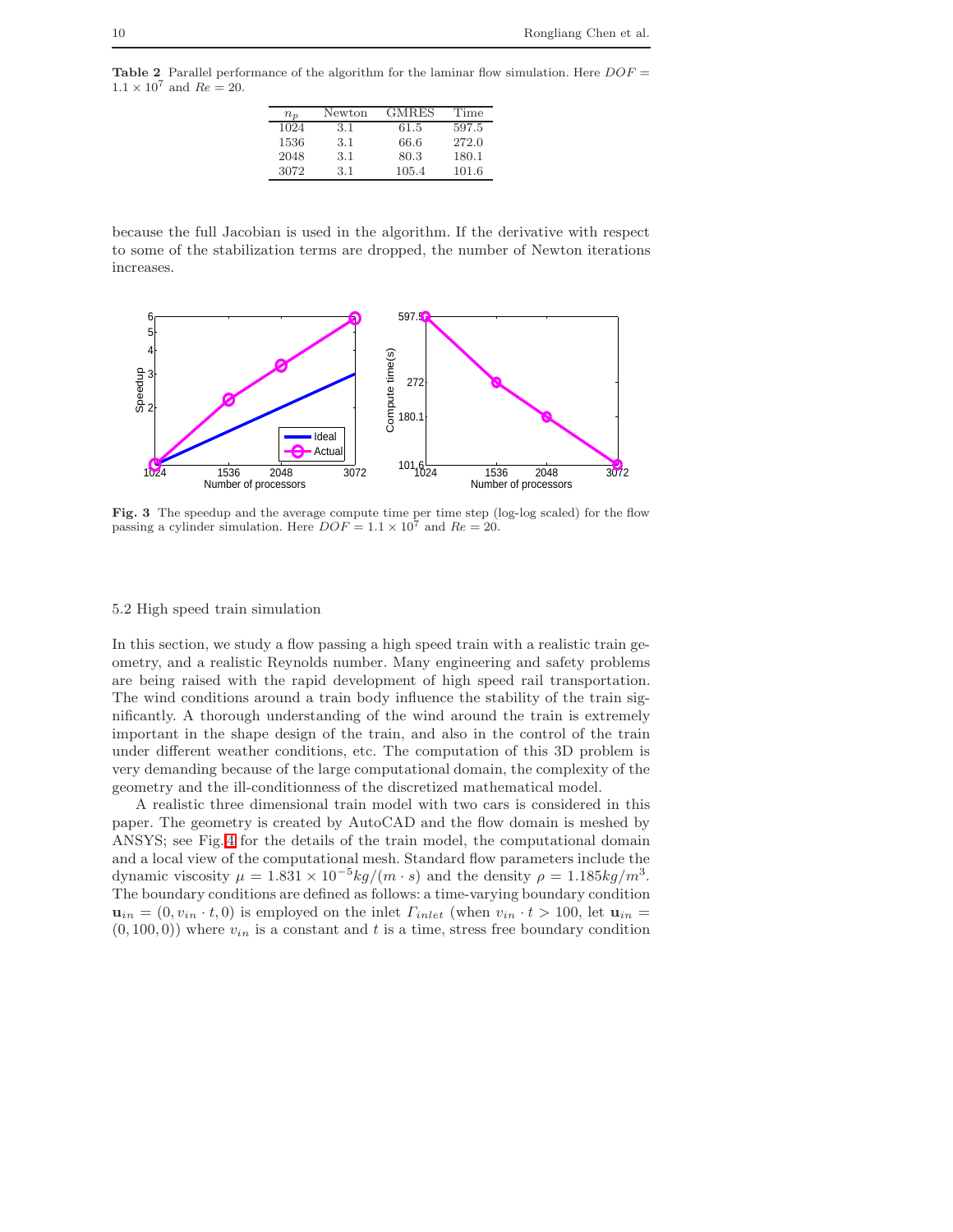$(\sigma\cdot\mathbf{n}=\mathbf{0})$  is used on the outlet boundary  $\varGamma_{outlet}$  and a no-slip boundary condition  $(\mathbf{u} = \mathbf{0})$  is given on the wall boundary  $\Gamma_{wall}$  (all the surfaces except  $\Gamma_{inlet}$  and  $\Gamma_{outlet}$ ). The zero initial condition and zero body force are used for this test case. We assume the velocity of the train is  $360km/h$ , that is,  $v_{in} = 100m/s$  for the inlet boundary condition. The Reynolds number for this test case

$$
Re = \frac{\rho v_{in} L}{\mu} = \frac{1.185 kg/m^3 \cdot 100 m/s \cdot 3m}{1.831 \times 10^{-5} kg/(m \cdot s)} = 1.9 \times 10^7,
$$

where the characteristic length  $L$  is chosen as the height of the train.



<span id="page-10-0"></span>Fig. 4 Model for the simulation of the flow around a high speed train (top) and the mesh around the train (bottom). Here the size of the box (top left) is  $140m \times 23m \times 9m$  and the dimension of the train (top right) is  $19m \times 3m \times 2m$ .

The velocity magnitudes distribution around the train at  $t = 1.0s$  (time step size  $\Delta t = 0.01$ ) is shown in Fig. [5](#page-11-0) and Fig. [6.](#page-12-0) From these figures, we see that the flow is very complicated at the end of the train and under the train, and more details can be viewed in the stream trace figures Fig. [7](#page-13-0) and Fig. [8.](#page-14-0)

To investigate the parallel performance and parallel scalability of the algorithm for this complicated problem, we choose two meshes, one with about  $1.1 \times 10^7$ elements (8 million degrees of freedom (DOF)), and the other with about  $2.2 \times 10^7$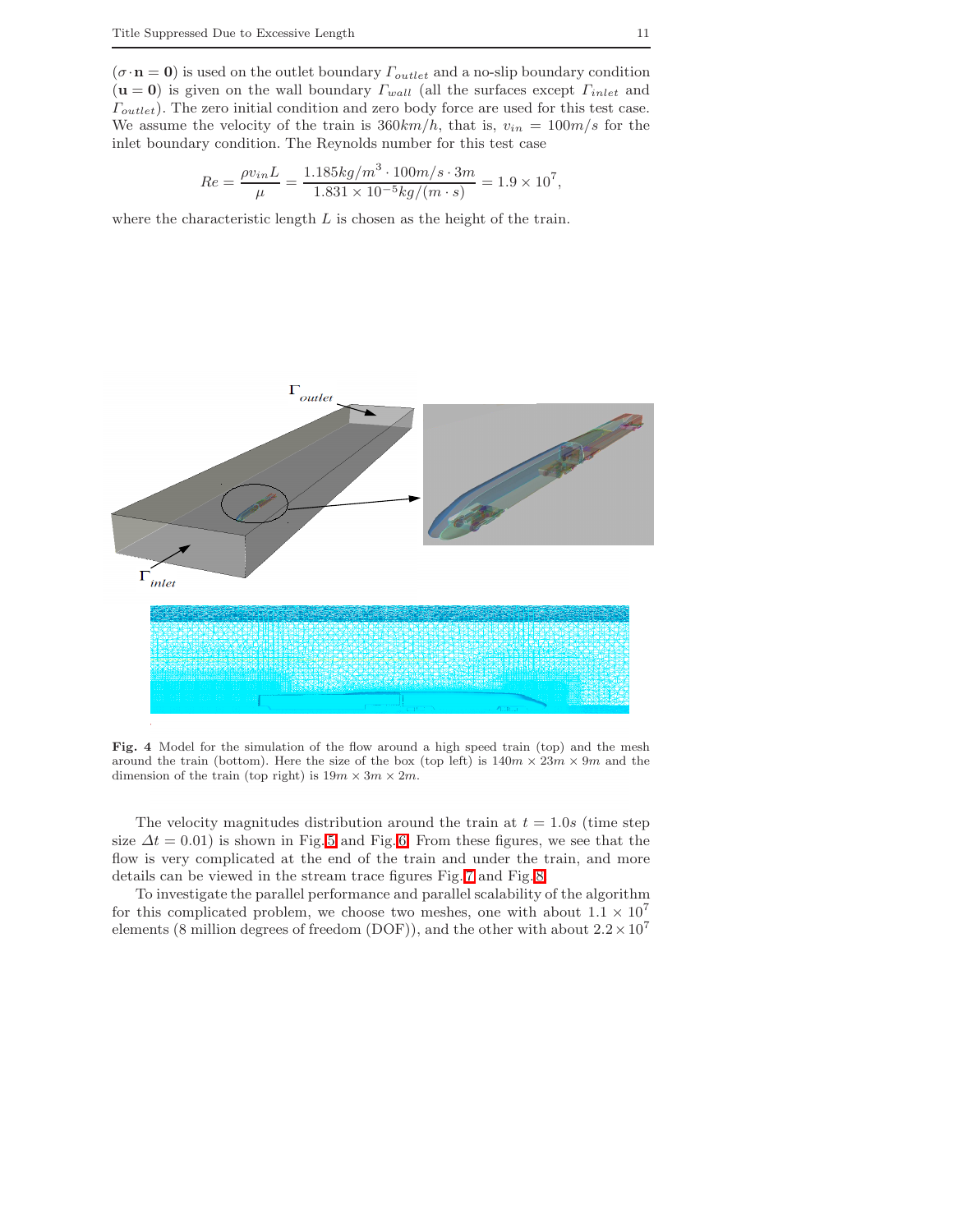

Fig. 5 The velocity distribution around the train at  $t = 1.0s$ . Here  $v_{in} = 100m/s$ ,  $\mu =$  $1.83 \times 10^{-5}$  pa · s,  $Re = 10^{7}$ .

<span id="page-11-1"></span><span id="page-11-0"></span>Table 3 Parallel performance of the high speed train simulation. Here  $\delta = 6$  and  $Re = 10^7$ .

| $n_p$ | $DOF = 8 \times 10^6$ |       |       |        | $DOF = 1.7 \times 10^7$ |        |  |
|-------|-----------------------|-------|-------|--------|-------------------------|--------|--|
|       | Newton                | GMRES | Time  | Newton | GMRES                   | Time   |  |
| 1024  | 4.0                   | 91.4  | 640.3 | 4.0    | 55.3                    | 1501.2 |  |
| 1536  | 4.0                   | 113.5 | 373.1 | 4.0    | 59.6                    | 823.0  |  |
| 2048  | 4.0                   | 136.2 | 266.8 | 4.0    | 62.1                    | 420.6  |  |
| 3072  | 4.0                   | 152.6 | 173.7 | 4.0    | 66.3                    | 273.1  |  |

elements (17 million DOF). Table [3](#page-11-1) shows the average number of Newton iterations per time step, the average number of GMRES iterations per Newton step and the average compute time per time step. The results are averaged values over the first 10 time steps. From this table, we see that the number of Newton iterations does not change and the average number of GMRES iterations increases mildly as the number of processors increases. The compute time is more than halved as the number of processors is doubled, which means that the algorithm has a superlinear speedup. The superlinear speedup is also shown in the left figure of Fig. [9.](#page-14-1) The right figure of Fig. [9](#page-14-1) is the average compute time per time step with respect to the number of processors.

In these experiments just shown, the subdomain problems are solved by LU factorization which is expensive in both computation and memory requirement.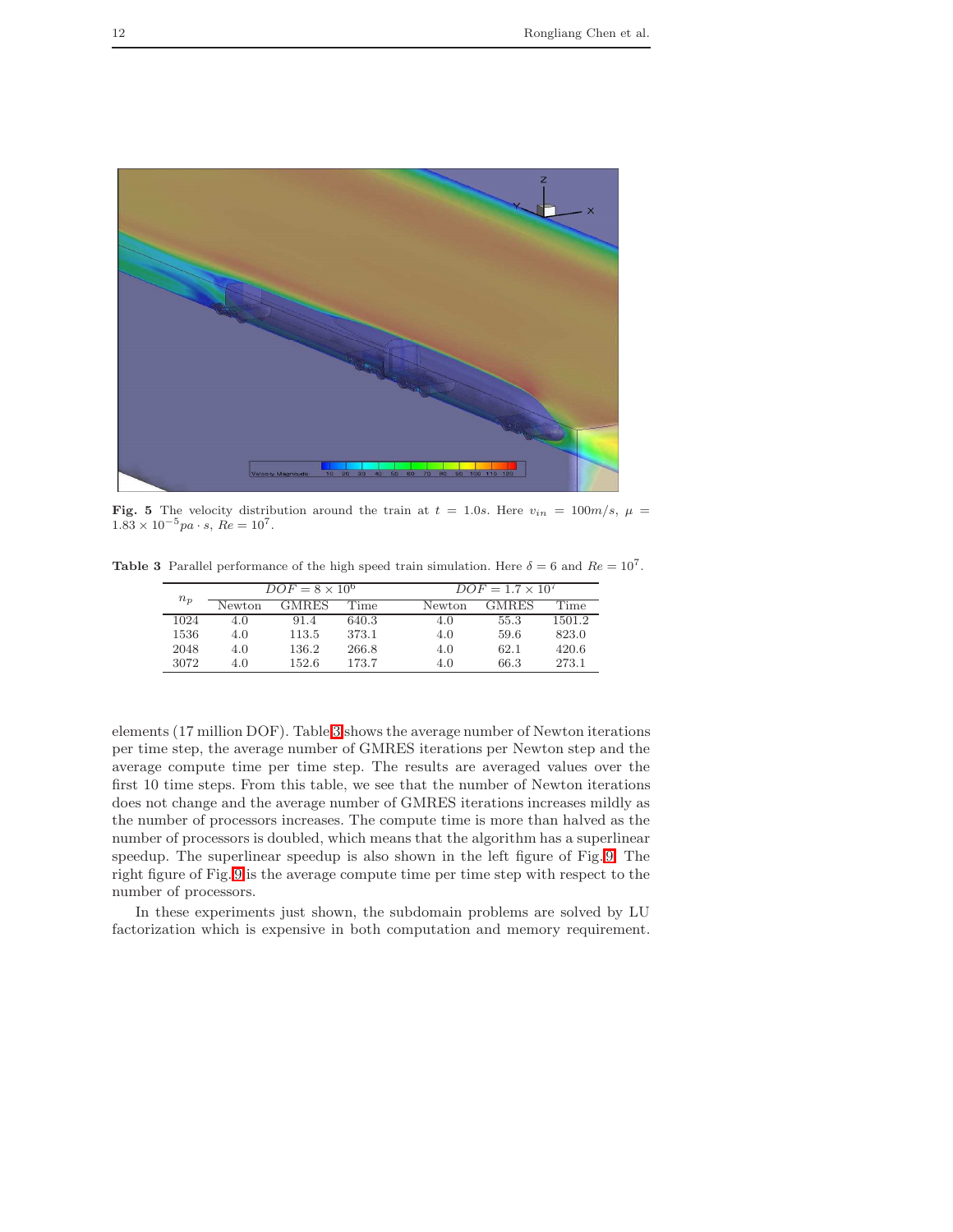

<span id="page-12-0"></span>Fig. 6 The velocity distribution at the end of the train at  $t = 1.0s$ . Here  $v_{in} = 100m/s$ ,  $\mu = 1.83 \times 10^{-5}$  pa · s,  $Re = 10^{7}$ .

<span id="page-12-1"></span>**Table 4** Comparison of different local solver for the high speed train simulation. Here  $DOF =$  $1.7 \times 10^7$  and  $Re = 10^7$ . The fill-in level of the ILU is 4.

|       | Newton |     | GMRES |      | Time   |       |
|-------|--------|-----|-------|------|--------|-------|
| $n_p$ |        |     |       |      | ا ل    |       |
| 1024  | 4.O    | 4.0 | 55.3  | 73.6 | 1501.2 | 395.2 |
| 1536  | 4.0    | 4.0 | 59.6  | 79.8 | 823.0  | 327.1 |
| 2048  | 4.0    | 4.0 | 62.1  | 82.0 | 420.6  | 239.5 |
| 3072  | 4.O    | 4.0 | 66.3  | 89.5 | 273.1  | 182.7 |

As we mentioned in Section 4, an alternative approach is point-block ILU. We show a comparison of the different subdomain solvers in Table [4](#page-12-1) for this test case, and this table reveals that while ILU takes more GMRES iterations than LU, it takes much less compute time than LU, especially when the number of processors is small.

For the overlapping Schwarz preconditioner, an important parameter that influences the strength of the preconditioner is the overlapping size  $\delta$ . From the theory of the overlapping Schwarz method, larger overlap often implies a faster convergence (fewer GMRES iterations), at least for elliptic systems with sufficient regularity [\[28\]](#page-16-14). However, larger overlap also means larger subdomain problems and more information transfer between subdomains, as a result, the overall com-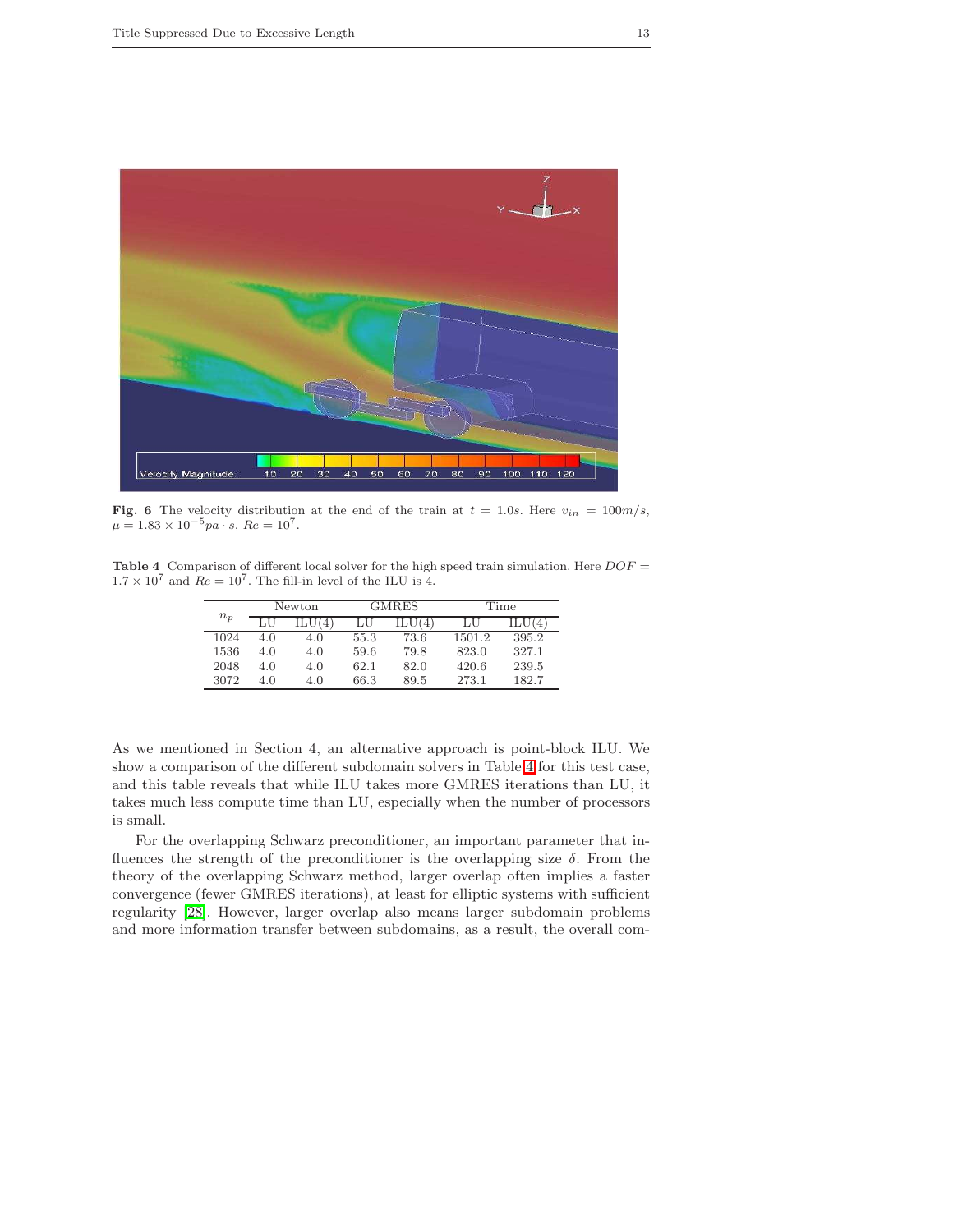

**Fig. 7** The stream trace of the flow at the end of the train at  $t = 1.0s$ . Here  $v_{in} = 100m/s$ ,  $\mu = 1.83 \times 10^{-5}pa \cdot s$ ,  $Re = 10^{7}$ .

<span id="page-13-1"></span><span id="page-13-0"></span>Table 5 The effect of various choices of the overlapping parameter  $\delta$  for the high speed train simulation. Here  $DOF = 8 \times 10^6$  and  $Re = 10^7$ .

|   | $n_{p}$ | Newton | GMRES | Time  |
|---|---------|--------|-------|-------|
| 2 | 1024    | 4.0    | 209.6 | 338.0 |
| 4 | 1024    | 4.0    | 131.3 | 410.1 |
| 6 | 1024    | 4.0    | 91.4  | 510.6 |
| 2 | 2048    | 4.0    | 301.5 | 133.8 |
| 4 | 2048    | 4.0    | 169.2 | 175.7 |
| 6 | 2048    | 4.0    | 136.2 | 262.7 |

pute time may increase. Table [5](#page-13-1) shows the effect of the overlapping parameter for solving the high speed train simulation problem. The best result is obtained with  $\delta = 2$ . For  $\delta = 0, 1$ , the preconditioner is so weak and the algorithm doesn't converge for some cases.

Besides the parallel performance and scalability, the robustness with respect to the Reynolds number Re is another important consideration in the design of solution algorithms for the flow simulation problems. Table [6](#page-15-14) shows that the algorithm is quite robust for a wide range of Reynolds numbers.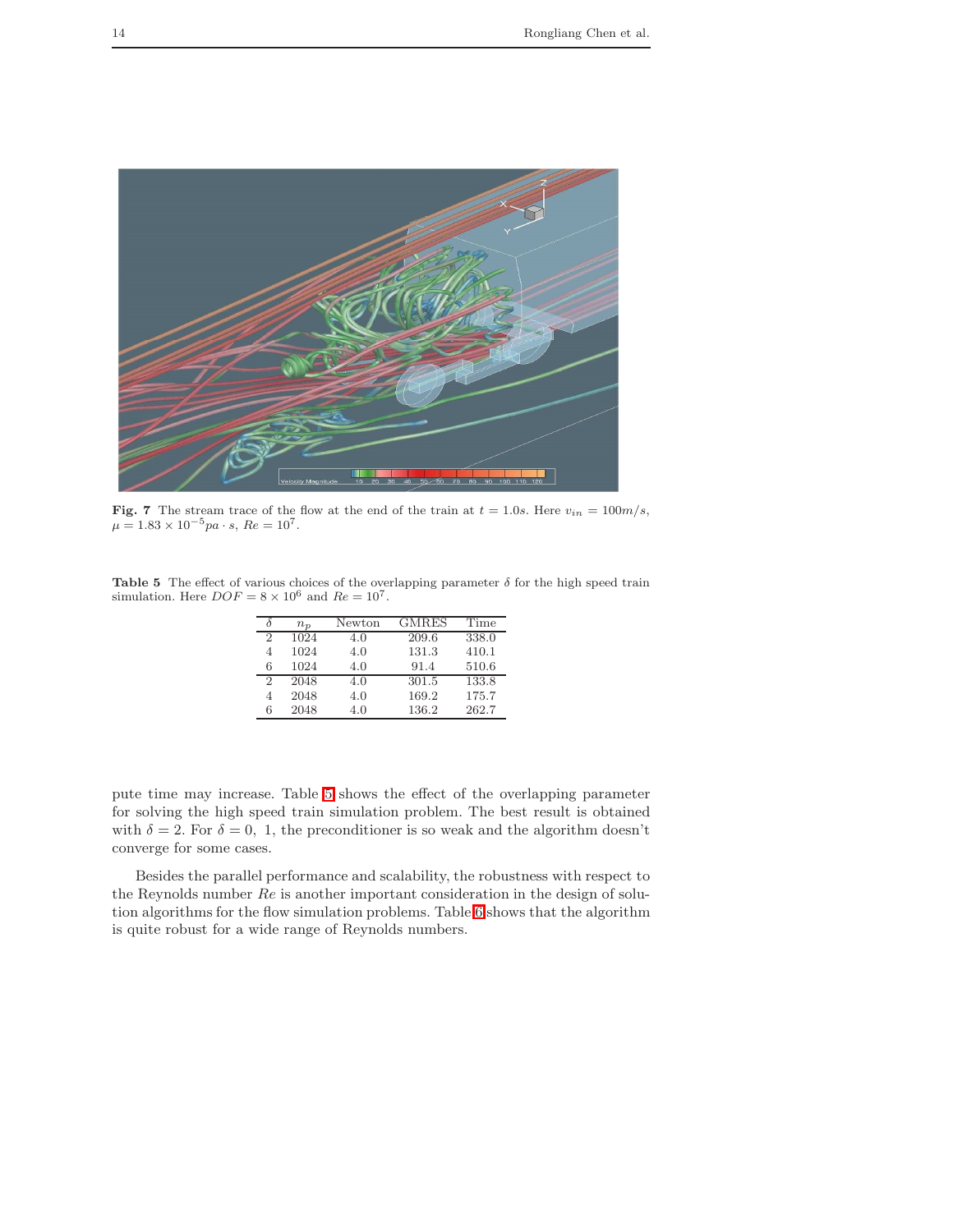

**Fig. 8** The stream trace of the flow around the wheels of the train at  $t = 1.0s$ . Here  $v_{in} = 100m/s$ ,  $\mu = 1.83 \times 10^{-5}pa \cdot s$ ,  $Re = 10^{7}$ .

<span id="page-14-0"></span>

<span id="page-14-1"></span>Fig. 9 The speedup and the average compute time per time step (log-log scaled) for the high speed train simulation. Here  $DOF = 8 \times 10^6$  and  $Re = 10^7$ .

# 6 Concluding remarks

A domain decomposition based parallel algorithm for the direct numerical simulation of complex flows is introduced and studied in this paper. The algorithm begins with a fully implicit discretization of the unsteady incompressible Navier-Stokes equations on an unstructured mesh with a stabilized finite element method, then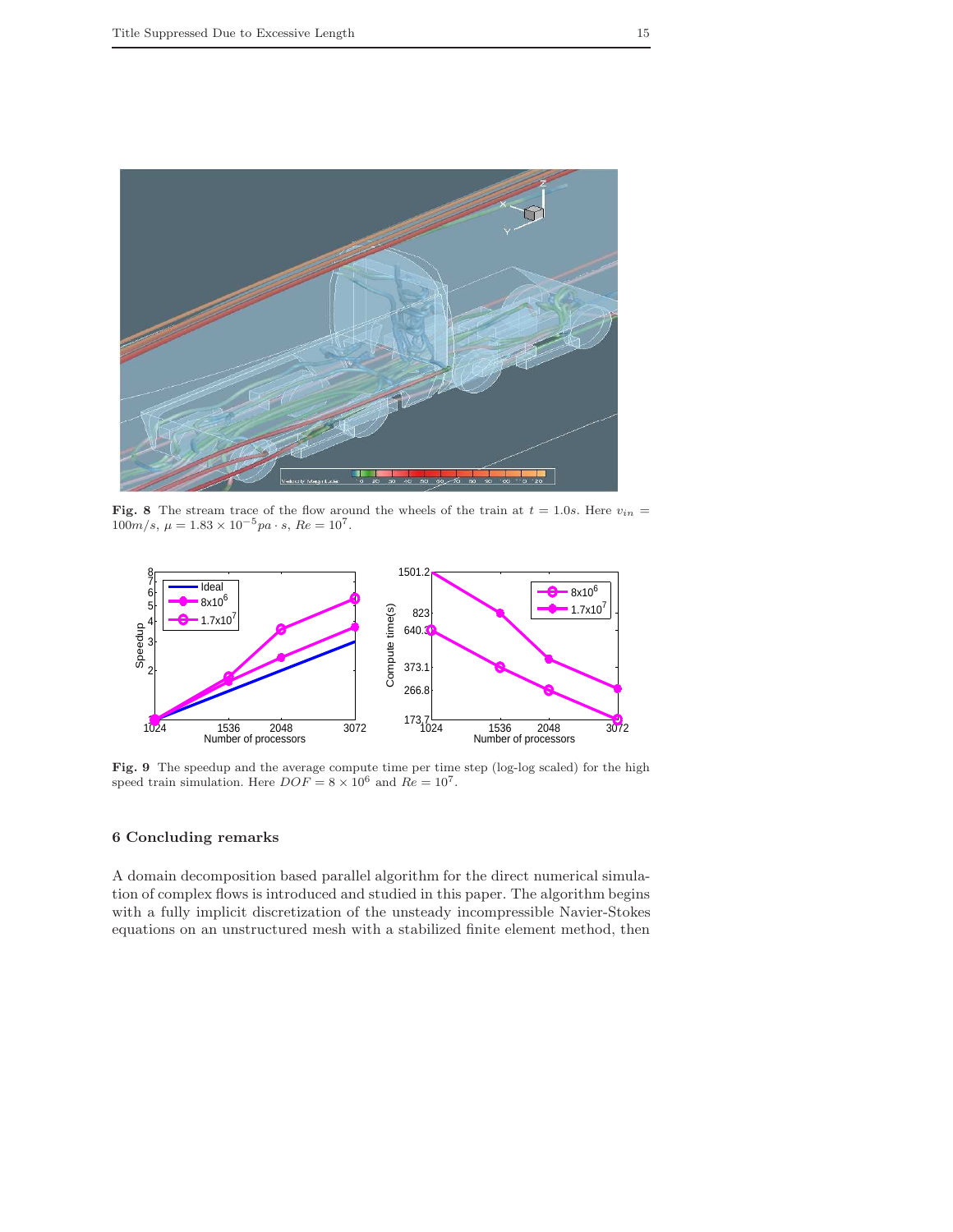<span id="page-15-14"></span>Table 6 The robustness of the algorithm with respect to the Reynolds number Re for the train simulation. Here  $DOF = 8 \times 10^6$ .

| Re.                 | $n_p$ | Newton | <b>GMRES</b> | Time  |
|---------------------|-------|--------|--------------|-------|
| $1.0 \times 10^{5}$ | 1024  | 3.0    | 109.1        | 390.4 |
| $1.0 \times 10^{6}$ | 1024  | 3.0    | 99.5         | 385.5 |
| $1.0 \times 10^7$   | 1024  | 4.0    | 91.4         | 512.7 |
| $1.0 \times 10^{5}$ | 2048  | 3.0    | 137.7        | 195.4 |
| $1.0 \times 10^{6}$ | 2048  | 3.0    | 129.9        | 195.1 |
| $1.0 \times 10^7$   | 2048  | 4.0    | 136.2        | 261.1 |

an inexact Newton method is employed to solve the large nonlinear system at each time step, and a preconditioned GMRES method is employed to solve the linear Jacobian system in each Newton step with a one-level additive Schwarz preconditioner. We tested the algorithm for a benchmark problem and a high speed train simulation problem with more than 17 million degrees of freedom. The numerical experiments showed that the method has a superlinear speedup with up to 3072 processors.

#### <span id="page-15-0"></span>References

- 1. Alfonsi, G.: Reynolds-averaged Navier-Stokes equations for turbulence modeling. Appl. Mech. Rev. 62, 040802 (2009)
- <span id="page-15-2"></span>2. Alfonsi, G.: On direct numerical simulation of turbulent flows. Appl. Mech. Rev. 64, 020802 (2011)
- <span id="page-15-12"></span>3. Balay, S., Buschelman, K., Eijkhout, V., Gropp, W.D., Kaushik, D., Knepley, M.G., McInnes, L.C., Smith, B.F., Zhang, H.: PETSc Users Manual. Tech. Rep., Argonne National Laboratory (2012)
- <span id="page-15-13"></span>4. Bayraktar, E., Mierka, O., Turek, S.: Benchmark computations of 3D laminar flow around a cylinder with CFX, OpenFOAM and FeatFlow. Int. J. Comput. Sci. Engrg. 7, 253-266 (2012)
- <span id="page-15-7"></span>5. Bazilevs, Y., Calo, V.M., Hughes, T.J.R., Zhang, Y.: Isogeometric fluid-structure interaction: theory, algorithms, and computations. Comput. Mech. 43, 3-37 (2008)
- <span id="page-15-5"></span>6. Cai, X.-C., Gropp, W.D., Keyes, D.E., Melvin, R.G., Young, D.P.: Parallel Newton-Krylov-Schwarz algorithms for the transonic full potential equation. SIAM J. Sci. Comput. 19, 246-265 (1998)
- <span id="page-15-11"></span><span id="page-15-10"></span>7. Cai, X.-C., Sarkis, M.: A restricted additive Schwarz preconditioner for general sparse linear systems. SIAM J. Sci. Comput. 21, 792-797 (1999)
- 8. Chan, T.F., van der Vorst, H.A.: Approximate and incomplete factorizations. In Parallel Numerical Algorithms, ICASE/LaRC Interdisciplinary Series in Science and Engineering IV. Centenary Conference, Keyes, D.E., Sameh, A., Venkatakrishnan, V. eds. Dordrecht. Kluver Academic Publishers, 167-202 (1997)
- <span id="page-15-9"></span><span id="page-15-4"></span>9. Chen, J.H.: Petascale direct numerical simulation of turbulent combustion-fundamental insights towards predictive models. Proc. Combust. Inst. 33, 99-123 (2011)
- 10. Eisenstat, S.C., Walker, H.F.: Choosing the forcing terms in an inexact Newton method. SIAM J. Sci. Comput. 17, 16-32 (1996)
- <span id="page-15-8"></span>11. Franca, L.P., Frey, S.L.: Stabilized finite element method: II. The incompressible Navier-Stokes equation. Comput. Methods Appl. Mech. Engrg. 99, 209-233 (1992)
- <span id="page-15-3"></span>12. Friedrich, R., Huttl, T.J., Manhart, M., Wagner, C.: Direct numerical simulation of incompressible turbulent flows. Comput. Fluids 30, 555-579 (2001)
- <span id="page-15-1"></span>13. Guermond,J.-L., Oden, J.T., Prudhomme, S.: Mathematical perspectives on large eddy simulation models for turbulent flows. J. Math. Fluid Mech. 6, 194-248 (2004)
- <span id="page-15-6"></span>14. Hwang, F.-N., Cai, X.-C.: A parallel nonlinear additive Schwarz preconditioned inexact Newton algorithm for incompressible Navier-Stokes equations. J. Comput. Phys. 204, 666- 691 (2005)